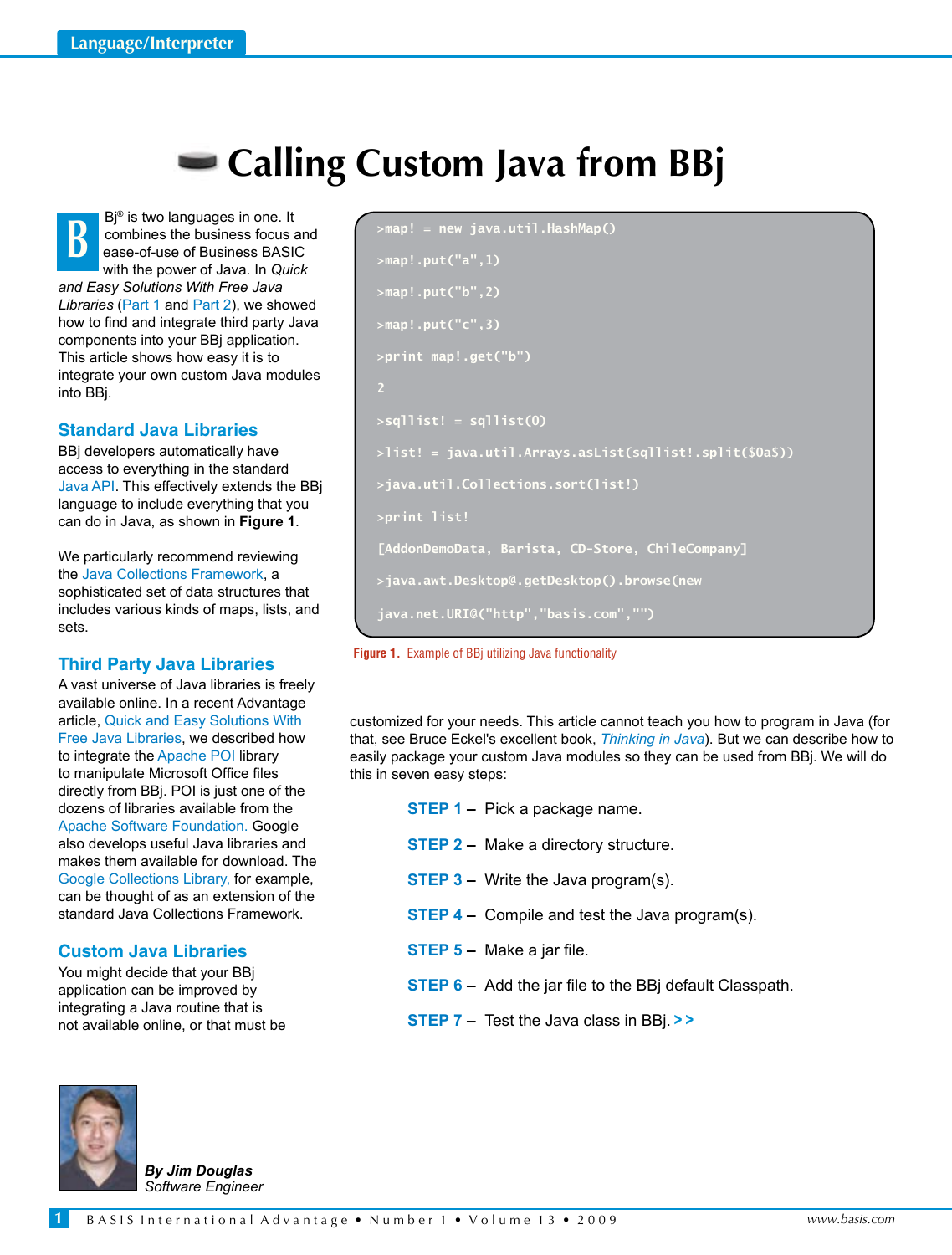# **Step 1 –** Pick a package name

As you can see in the samples above, Java classes have a hierarchical naming structure, with pieces of the name separated by dots. For example, standard Java classes have names like **java.net.URI** and **java.util.HashMap**. Names form a tree structure – there are several packages under java.\* and there are several classes under **[java.net.\\*](http://java.sun.com/javase/6/docs/api/java/net/package-summary.html)** and **[java.util.\\*](http://java.sun.com/javase/6/docs/api/java/util/package-summary.html)**. These tree structures can be as complex as you like, but at the [top level, th](http://en.wikipedia.org/wiki/Java_package)[e convention](http://java.sun.com/docs/books/jls/third_edition/html/packages.html#7.7) is to start with your company's domain name because it is guaranteed to be unique. For this example, assume that you work for [Acme Corporation a](http://en.wikipedia.org/wiki/Acme_Corporation)nd your registered domain is acme. com. The Java convention is to flip that around, so we will define our custom Java modules as **com.acme.\***. Our sample will be a utility module, so the complete package is **com.acme.util**.

# **STEP 2 – Make a directory structure**

Once we have settled on our package name, we will need to make a directory tree that mirrors the package structure. From the command line, you might do something like this:

 **[C:\work]mkdir com com\acme com\acme\util [C:\work]cd com\acme\util [C:\work\com\acme\util]**

Or run the BASIS IDE and select **File > Mount Filesystem…** from the menu (see **Figure 2**).

Next, select a working directory and click [Finish] as shown in **Figure 3**.

Right-click on the working directory, select **New Folder**, and enter the first part of your package name (**com**) shown in **Figure 4**.

Repeat this process for the next two parts of the package name (right-click on **com** to create the acme folder, then right-click on acme to create the util folder).

Now that we created the package directory structure, right-click on **util** and select New Java Main Class. Enter the Java class name **Soundex** (**Figure 5**) and click [Finish]. **> >**





| <b>Steps</b>                                            | <b>New Object Name</b>    | <b>Steps</b>                                          | <b>New Object Name</b>             |  |
|---------------------------------------------------------|---------------------------|-------------------------------------------------------|------------------------------------|--|
| Choose Template<br>ka a<br><b>New Object Name</b><br>2. | com<br>Name:              | Choose Template<br>11<br><b>New Object Name</b><br>2. | Soundex<br>Name:                   |  |
| Next ><br>$<$ Back                                      | Help.<br>Finish<br>Cancel | $<$ Back                                              | Help<br>Finish<br>Next ><br>Cancel |  |



**Figure 2.** Mount a directory from the IDE

**2**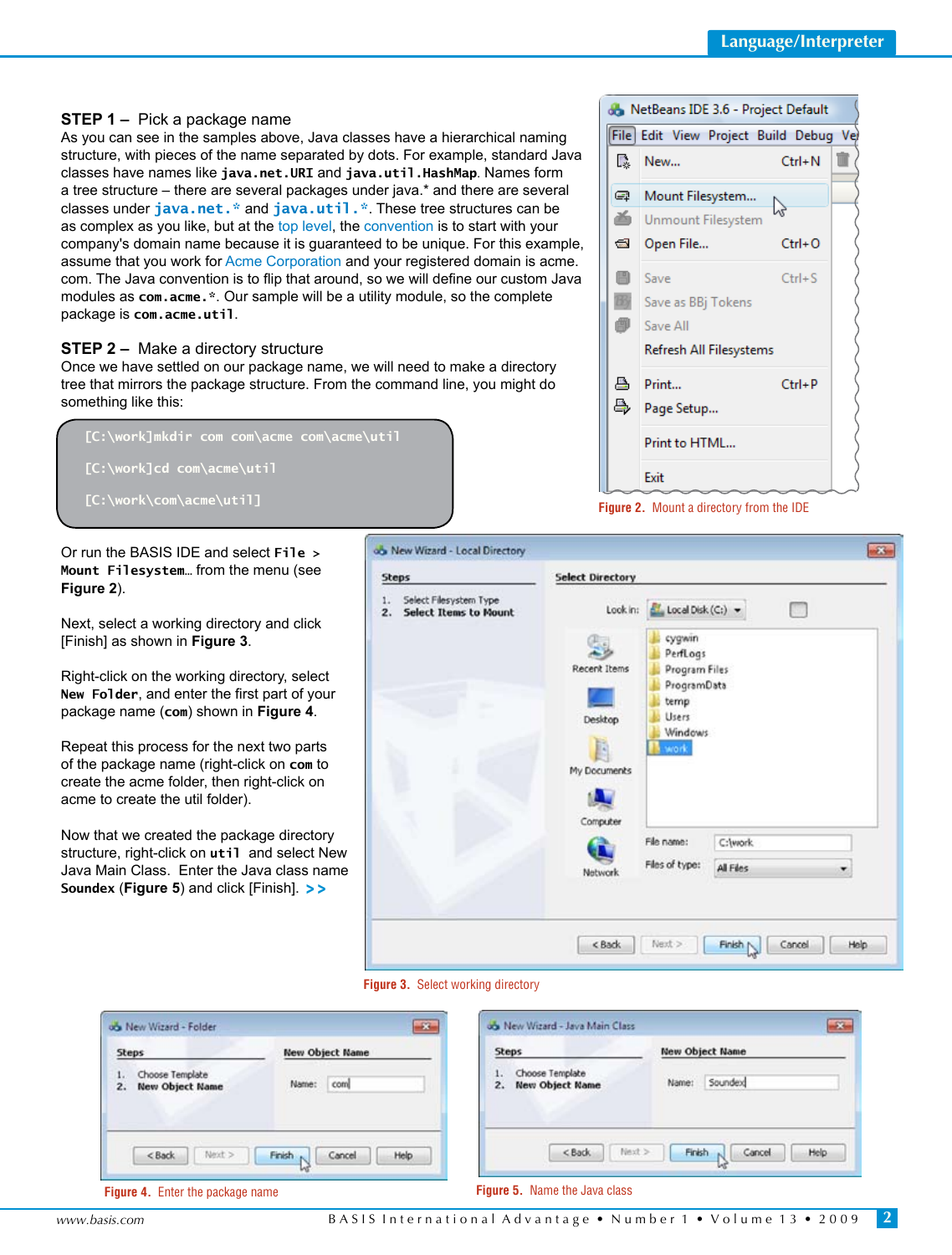The IDE generates a skeleton for **Soundex.java** as shown in **Figure 6.** Now we just have to fill in the details.

**STEP 3 –** Write the Java program(s) Now that we have our package structure, we can implement our Java programs. Our sample program calculates t[he Soundex](http://en.wikipedia.org/wiki/Soundex) code, a commonly used way to index names for retrieval based on a "sounds like" algorithm. We will implement this in a file called **com/acme/util/Soundex.java**. The program is structured like the code sample in **Figure 7**.

The program starts with [a package](http://en.wikipedia.org/wiki/Java_package)  statement that corresponds to the subdirectory. It contains a public class with the same name as the Java program file (in this case, **Soundex**), and within that class it defines a function that we will use in our BBj program. Finally, it includes an (optional) **main** function that can be used for command-line testing.



**Figure 6.** The generated code

```
package com.acme.util;
public class Soundex
     public static String soundex(String s)
         // this is a stub
         return s;
     public static void main(String[] args)
         for (int i=0; i<args.length; ++i)
             System.out.print(args[i]);
             System.out.print(": ");
             System.out.println(soundex(args[i]));
}
```
**Figure 7.** Sample Soundex structure

**STEP 4 –** Compile and test the Java program(s) After filling in the details, right-click on Soundex.java and select **Compile**. When it compiles without errors, right-click on it again and select **Execute** to test it. We set it up to prompt for a name and display the calculated Soundex code. The test continues until you press [Enter] on a blank line as shown in **Figure 8**.

#### **Step 5 –** Make a jar file

Java modules are deployed i[n Java Archive](http://en.wikipedia.org/wiki/JAR_%28file_format%29) files ([ZIP](http://en.wikipedia.org/wiki/ZIP_file_format)  [files](http://en.wikipedia.org/wiki/ZIP_file_format) with some added components). The next step is to create a jar file containing our Java class(es). Select **File > New** from the menu, then select **JAR Archives > JAR Recipe** (**Figure 9**), and click [Next>].

Enter the name **Soundex** and click [Next>] as shown in **Figure 10**.

Change the Generated JAR Location to the BASIS library directory (**C:\Program Files\basis\lib\**), as shown in **Figure 11**.

Add the com directory to the JAR Recipe as shown in **Figure 12**, then click [Next>].

Click [Finish], then right-click on the generated JAR Recipe file (Soundex.jarContent) and select [Compile]. This generates the Soundex.jar file as **C:\Program Files\basis\lib\Soundex.jar. > >**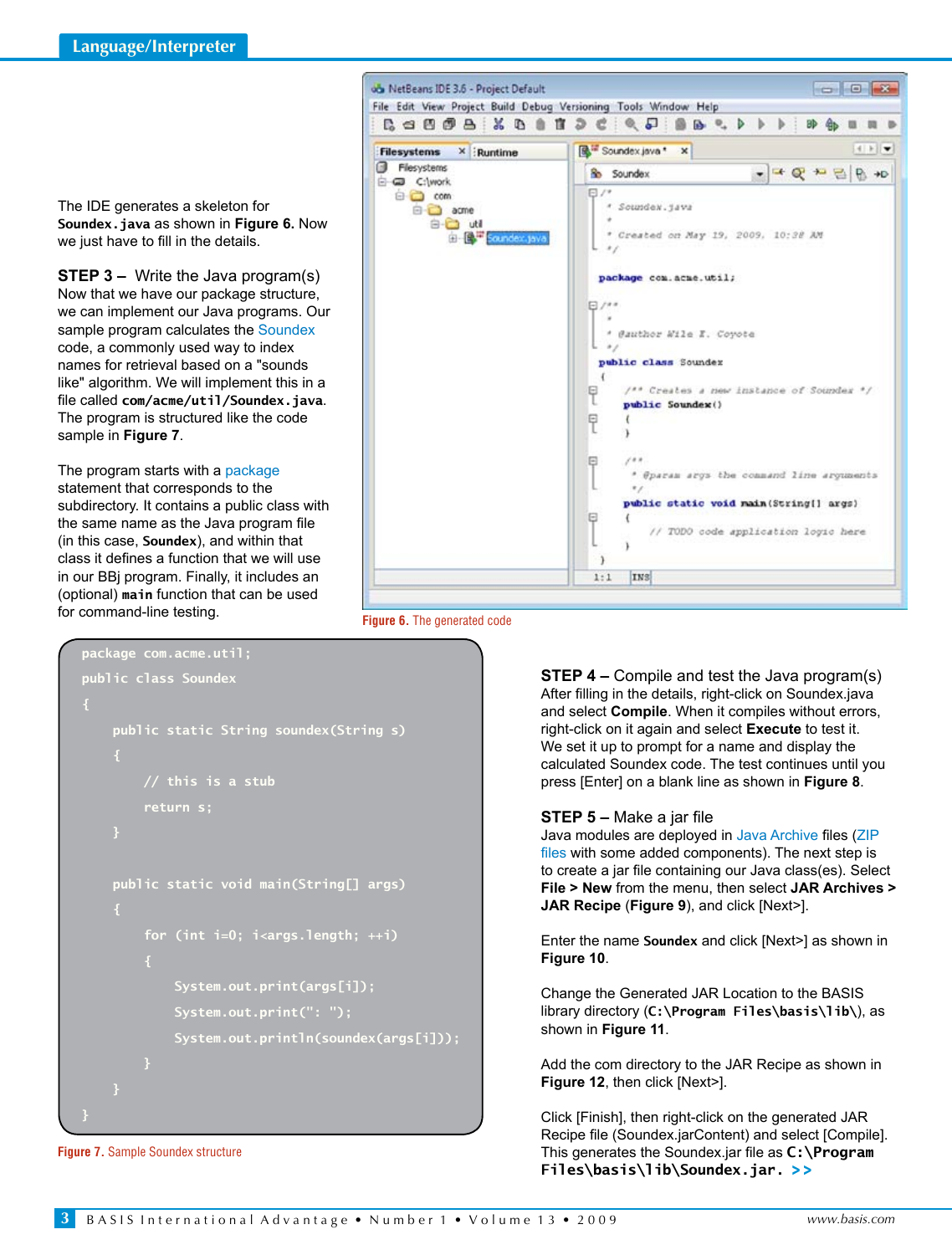

**Figure 9.** Select JAR Recipe (back to text link)

**> >**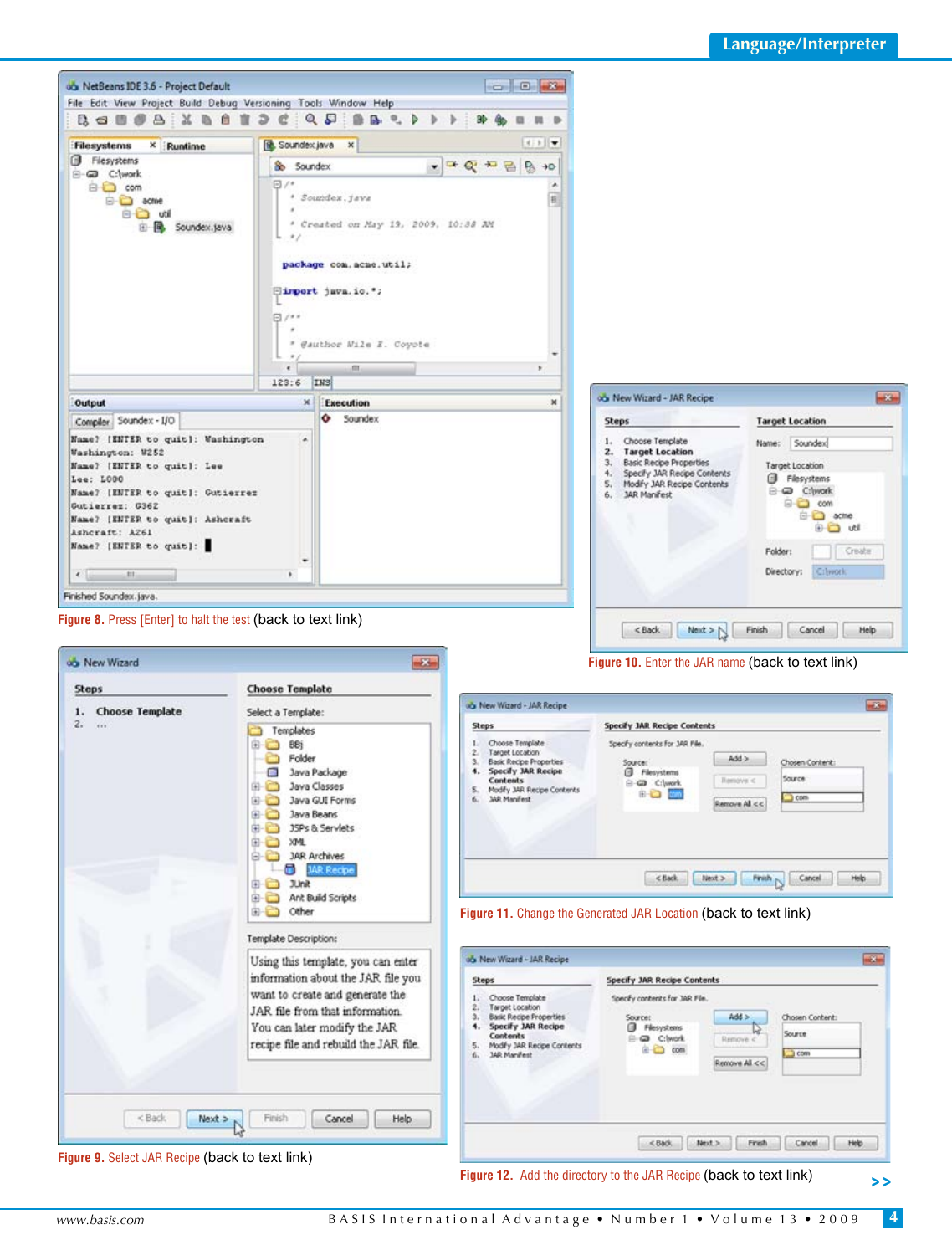#### **Step 6 –** Add the jar file to the BBj default classpath

It is possible to dynamically load Java classes using a *[Session-specific Classpaths](http://www.basis.com/advantage/mag-v13n1/sscp.pdf)* as described in this issue. But for this sample, we will add the jar file to the BBj default classpath using Enterprise Manager, Start BBj Enterprise Manager (or load the EM module in the BASIS IDE from the **View > BASIS Server/Database Configuration** option). In Enterprise Manager, select the Classpath tab, then click the  $\bigcirc$  button next to the <default> Classpath Entries list as shown in **Figure 13**.

Highlight Soundex.jar in the list shown in **Figure 14** and click the [Select] button:

Click the button  $\Box$  at the bottom to save the change, then close BBj Enterprise Manager.

*Beginning in BBj 9, BBj Services no longer needs to be restarted to recognize classpath changes.*





| Look in:                     | $\n  1$     | 202 H                           |   |  |
|------------------------------|-------------|---------------------------------|---|--|
| PDF.jar                      |             | a saaj-ri.jar                   |   |  |
| PDFRenderer.jar              |             | servlet-api-2.5-6.1.14.jar      |   |  |
| poi-3.0.1-FINAL-20070705.jar |             | Soundex.jar                     |   |  |
| rfax.jar                     |             | SpeliChecker.jar                |   |  |
| RXTXcomm.jar                 |             | SpelCheckerDictionary-am.jar    |   |  |
| rxtxSerial.dll               |             | SpeliCheckerDictionary-br.jar   |   |  |
| a saaj-api.jar               |             | SpelCheckerDictionary-ca.jar    |   |  |
| a saaj-impl.jar              |             | a] SpelCheckerDictionary-du.jar |   |  |
| e                            |             | m                               | ٠ |  |
| File name:                   | Soundex.jar |                                 |   |  |
|                              | All Files   |                                 |   |  |

**Figure 14.** Select the Soundex.jar

**> >**